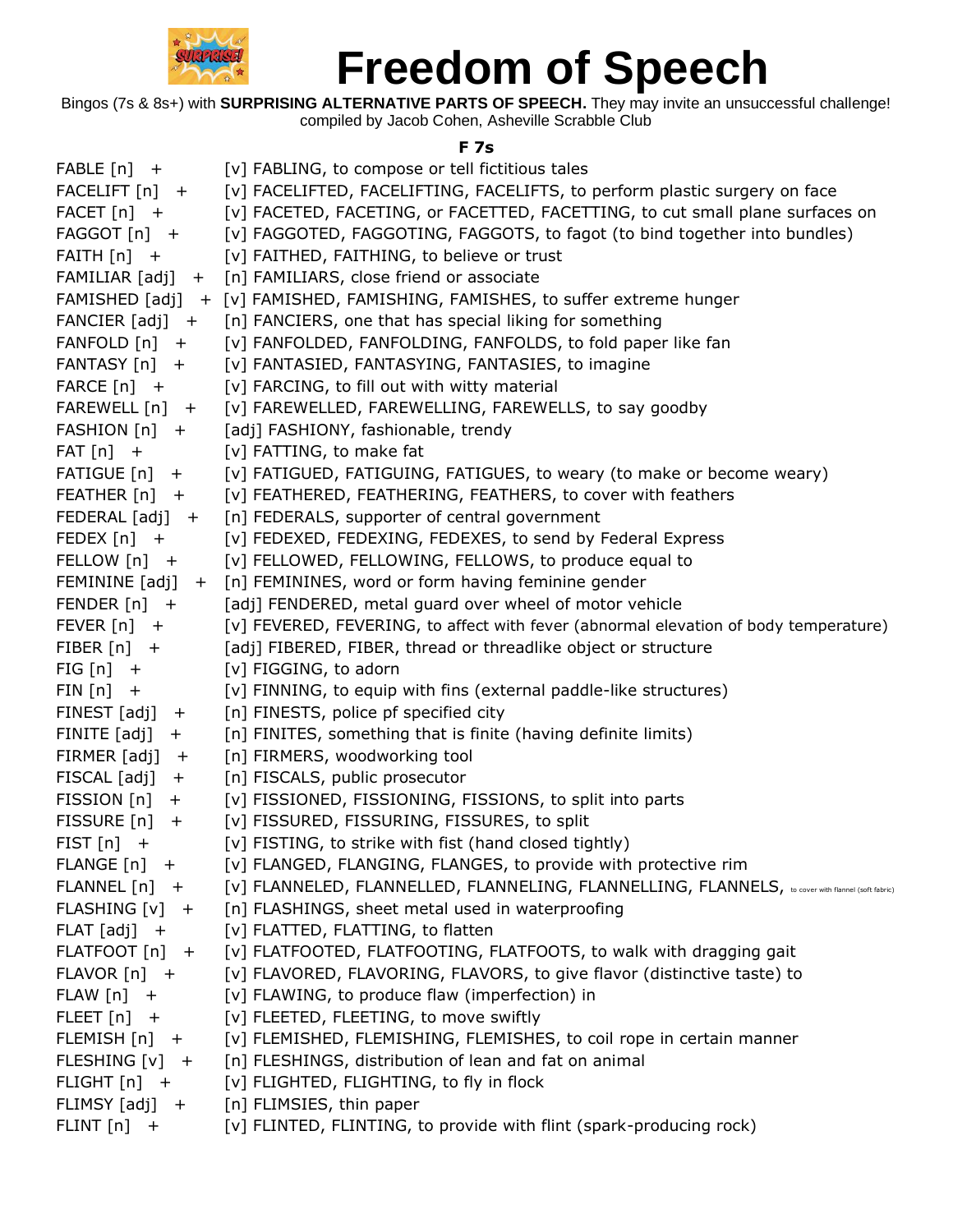

| $FLORAL [adj] +$   | [n] FLORALS, design having flowers                                                                      |
|--------------------|---------------------------------------------------------------------------------------------------------|
| FLOWER $[n]$ +     | [v] FLOWERED, FLOWERING, FLOWERS, to put forth flowers (reproductive structures of seed-bearing plants) |
| FLUKE $[n]$ +      | [v] FLUKING, to obtain by chance                                                                        |
| FLUME $[n]$ +      | [v] FLUMING, to convey by means of artificial water channel                                             |
| $FLURRY[n] +$      | [v] FLURRIED, FLURRYING, FLURRIES, to confuse                                                           |
| FLUTING [v] +      | [n] FLUTING, FLUTINGS, series of parallel grooves                                                       |
| $FLUX[n] +$        | [v] FLUXING, to melt                                                                                    |
| $FLYSPECK [n] +$   | [v] FLYSPECKED, FLYSPECKING, FLYSPECKS, to mark with minute spots                                       |
| FOB $[n]$ +        | [v] FOBBING, to deceive                                                                                 |
| FODDER $[n]$ +     | [v] FODDERED, FODDERING, FODDERS, to feed with coarse food                                              |
| FOLIAGE $[n]$ +    | [adj] FOLIAGED, growth of leaves of plant                                                               |
| FOLIO $[n]$ +      | [v] FOLIOED, FOLIOING, to number pages of                                                               |
| FOND $[adj]$ +     | [v] FONDING, to display affection                                                                       |
| FONDLING $[v]$ +   | [n] FONDLING, FONDLINGS, one that is fondled (to caress)                                                |
| FORAY $[n]$ +      | [v] FORAYED, FORAYING, to raid                                                                          |
| FOREST $[n]$ +     | [v] FORESTED, FORESTING, FORESTS, to convert into forest (densely wooded area)                          |
| FORTRESS $[n]$ +   | [v] FORTRESSED, FORTRESSING, FORTRESSES, to fortify (to strengthen against attack)                      |
| FORTUNE $[n]$ +    | [v] FORTUNED, FORTUNING, FORTUNES, to endow with wealth                                                 |
| FOUGHT $[v]$ +     | [adj] FOUGHTEN, exhausted especially from fighting                                                      |
| FOUNDER $[n]$ +    | [v] FOUNDERED, FOUNDERING, FOUNDERS, to become disabled                                                 |
| FOUNTAIN $[n]$ +   | [v] FOUNTAINED, FOUNTAINING, FOUNTAINS, to flow like fountain (spring of water)                         |
| FRACTION [n] +     | [v] FRACTIONED, FRACTIONING, FRACTIONS, to divide into portions                                         |
| FRANCE $[n]$ +     | [v] FRANCIZED, FRANCIZING, FRANCIZES, to force to adopt French customs and language                     |
| FRAUGHT $[adj]$ +  | [v] FRAUGHTED, FRAUGHTING, FRAUGHTS, to load down                                                       |
| FREAK $[n]$ +      | [v] FREAKED, FREAKING, FREAKS, to streak with color                                                     |
| FRECKLE [n] +      | [v] FRECKLED, FRECKLING, FRECKLES, to mark with freckles (small, brownish spots)                        |
| FREIGHT $[n]$ +    | [v] FREIGHTED, FREIGHTING, FREIGHTS, to load with goods for transportation                              |
| FRENCH $[n]$ +     | [v] FRENCH, FRENCHED, FRENCHING, FRENCHES, to cut into thin strips before cooking                       |
| $FRENETIC [adj] +$ | [n] FRENETICS, frantic person                                                                           |
| FRENZY $[n]$ +     | [v] FRENZIED, FRENZYING, FRENZIES, to make frantic                                                      |
| $FRESCO[n]$ +      | [v] FRESCOED, FRESCOING, FRESCOS, FRESCOES, to paint on surface of plaster                              |
| FRESH $[adj] +$    | [v] FRESHED, FRESHING, FRESHES, to freshen                                                              |
| FRIENDLY [adj]     | + [n] FRIENDLY, FRIENDLIES, one who is friendly                                                         |
| FRIGHT $[n]$ +     | [v] FRIGHTED, FRIGHTING, FRIGHTS, to frighten                                                           |
| FRILL $[n]$ +      | [v] FRILLED, FRILLING, to provide with frill (ornamental ruffled edge)                                  |
| FRINGE $[n]$ +     | [v] FRINGED, FRINGING, FRINGES, to provide with fringe (ornamental border)                              |
| $FRIT[n]$ +        | [v] FRITTED, FRITTING, to fuse into vitreous substance                                                  |
| FROCK $[n]$ +      | [v] FROCKED, FROCKING, to clothe in long, loose outer garment                                           |
| $FROG[n] +$        | [v] FROGGED, FROGGING, hunt frogs (web-footed tailless amphibians)                                      |
| FROND $[n]$ +      | [adj] FRONDED, FROND, type of leaf (usually green, flattened organ of vascular plants)                  |
| $FRONTAL [adj] +$  | [n] FRONTALS, bone of skull                                                                             |
| FUGUE $[n]$ +      | [v] FUGUING, to compose fugue (type of musical composition)                                             |
| FULL $[adj] +$     | [v] FULLING, to shrink and thicken, as cloth                                                            |
| FULLER $[adj] +$   | [v] FULLERED, FULLERING, FULLERS, to groove with type of hammer                                         |
| FUN $[n]$ +        | [adj] FUNNEST, providing enjoyment                                                                      |
| FUN[n]<br>$+$      | [v] FUNNING, to act playfully                                                                           |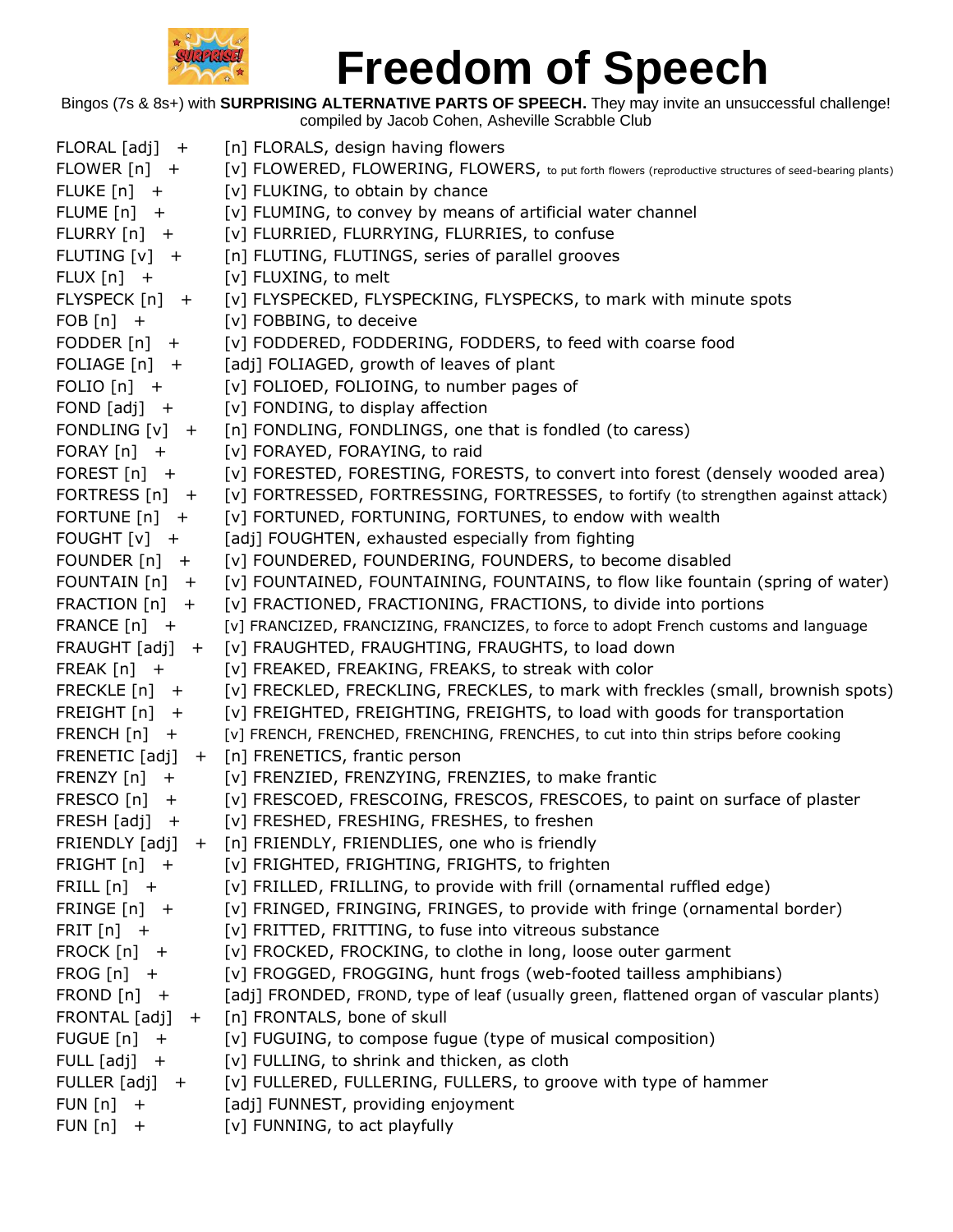

|                    | FUNGAL [adj] + [n] FUNGALS, fungus                                                                |
|--------------------|---------------------------------------------------------------------------------------------------|
|                    | FUNGIBLE [adj] + [n] FUNGIBLES, something that may be exchanged for equivalent unit of same class |
| FUNK $[n]$ +       | [v] FUNKING, to shrink back in fear                                                               |
| $FUR[n]$ +         | [v] FURRING, to cover with fur (dressed animal pelt)                                              |
| FURNACE $[n]$ +    | [v] FURNACED, FURNACING, FURNACES, to subject to heat                                             |
| FURRIER $[adj]$ +  | [n] FURRIERS, one that deals in furs                                                              |
| FURROW [n] +       | [adj] FURROWY, marked by furrows                                                                  |
|                    | FURTHER [adv & adj] + [v] FURTHERED, FURTHERING, FURTHERS, to help forward                        |
| FUZZ $[n]$ +       | [v] FUZZING, to become fuzzy (blurry)                                                             |
|                    | <b>G</b> 7s                                                                                       |
| $GADCFT[n] +$      | [adj] GADGETY, GADGETIER, GADGETIEST, GADGET, mechanical device                                   |
| $GAIT[n] +$        | [v] GAITING, to train horse to move in certain way                                                |
| $GALLANT [adj] +$  | [v] GALLANTED, GALLANTING, GALLANTS, to court woman                                               |
| GALLERY [n] +      | [v] GALLERIED, GALLERYING, GALLERIES, to provide with long, covered area                          |
| $GALOSH[n] +$      | [adj] GALOSHED, overshoe                                                                          |
| GANGRENE [n] +     | [v] GANGRENED, GANGRENING, GANGRENES, to suffer loss of tissue in part of body                    |
| $GAP[n]$ +         | [v] GAPPING, to make opening in                                                                   |
| GARAGE [n] +       | [v] GARAGED, GARAGING, GARAGES, to put in garage (car shelter)                                    |
| $GARB[n]$ +        | [v] GARBING, to clothe                                                                            |
| GARBAGE [n] +      | [adj] GARBAGEY, GARBAGE, food waste                                                               |
| $GARLAND[n] +$     | [v] GARLANDED, GARLANDING, GARLANDS, to deck with wreathes of flowers                             |
| GARLIC [n] +       | [v] GARLICKED, GARLICKING, GARLICS, to season with garlic (herb used in cooking)                  |
| GARMENT [n] +      | [v] GARMENTED, GARMENTING, GARMENTS, to clothe                                                    |
| $GARTER[n] +$      | [v] GARTERED, GARTERING, GARTERS, to fasten with elastic band                                     |
| GASKET [n] +       | [adj] GASKETED, packing for making something fluid-tight                                          |
| GAUNTLET [n] +     | [v] GAUNTLETED, GAUNTLETING, GAUNTLETS, to gantlet (to overlap railroad tracks)                   |
| GAWKY [adj] +      | [n] GAWKIES, awkward person                                                                       |
| $GAZETTE[n] +$     | [v] GAZETTED, GAZETTING, GAZETTES, to announce in official journal                                |
| $GEM[n]$ +         | [v] GEMMING, to adorn with gems                                                                   |
| $GENDER[n] +$      | [v] GENDERED, GENDERING, GENDERS, to engender (to bring into existence)                           |
| $GENTLE [adj] +$   | [v] GENTLED, GENTLING, GENTLES, to tame (to make it tame)                                         |
| GEWGAW [n]<br>$+$  | [adj] GEWGAWED, showing trinket                                                                   |
| GEYSER $[n]$ +     | [v] GEYSERED, GEYSERING, GEYSERS, to eject jets of hot water and steam                            |
| GHETTO $[n]$ +     | [v] GHETTOED, GHETTOING, GHETTOS, GHETTOES, to isolate in slum                                    |
| GHOST $[n]$ +      | [v] GHOSTED, GHOSTING, to haunt                                                                   |
| GIFT $[n]$ +       | [v] GIFTING, to present with gift (something given without charge)                                |
| $GILLNET[n] +$     | [v] GILLNETTED, GILLNETTING, GILLNETS, to gill (to catch fish with type of net)                   |
| $GIMLET[n] +$      | [v] GIMLETED, GIMLETING. GIMLETS, to pierce with boring tool                                      |
| $GIMMICK[n] +$     | [v] GIMMICKED, GIMMICKING, GIMMICKS, to provide with gimmick (novel or tricky feature)            |
| $GINGER[n] +$      | [v] GINGERED, GINGERING, GINGERS, to flavor with ginger (pungent spice)                           |
| GIPSY $[n]$ +      | [v] GIPSIED, GIPSYING, GIPSIES, to gypsy (to live like gypsy (wanderer))                          |
| $GIRTH[n]$ +       | [v] GIRTHED, GIRTHING, to encircle                                                                |
| $GLAD$ [adj] $+$   | [v] GLADDED, GLADDING, to gladden                                                                 |
| GLAMOUR [n]<br>$+$ | [v] GLAMOURED, GLAMOURING, GLAMOURS, to bewitch                                                   |
| GLASS [n]<br>$+$   | [v] GLASSED, GLASSING, GLASSES, to encase in glass (transparent substance)                        |
| GLOBE [n]<br>$+$   | [v] GLOBING, to form into perfectly round body                                                    |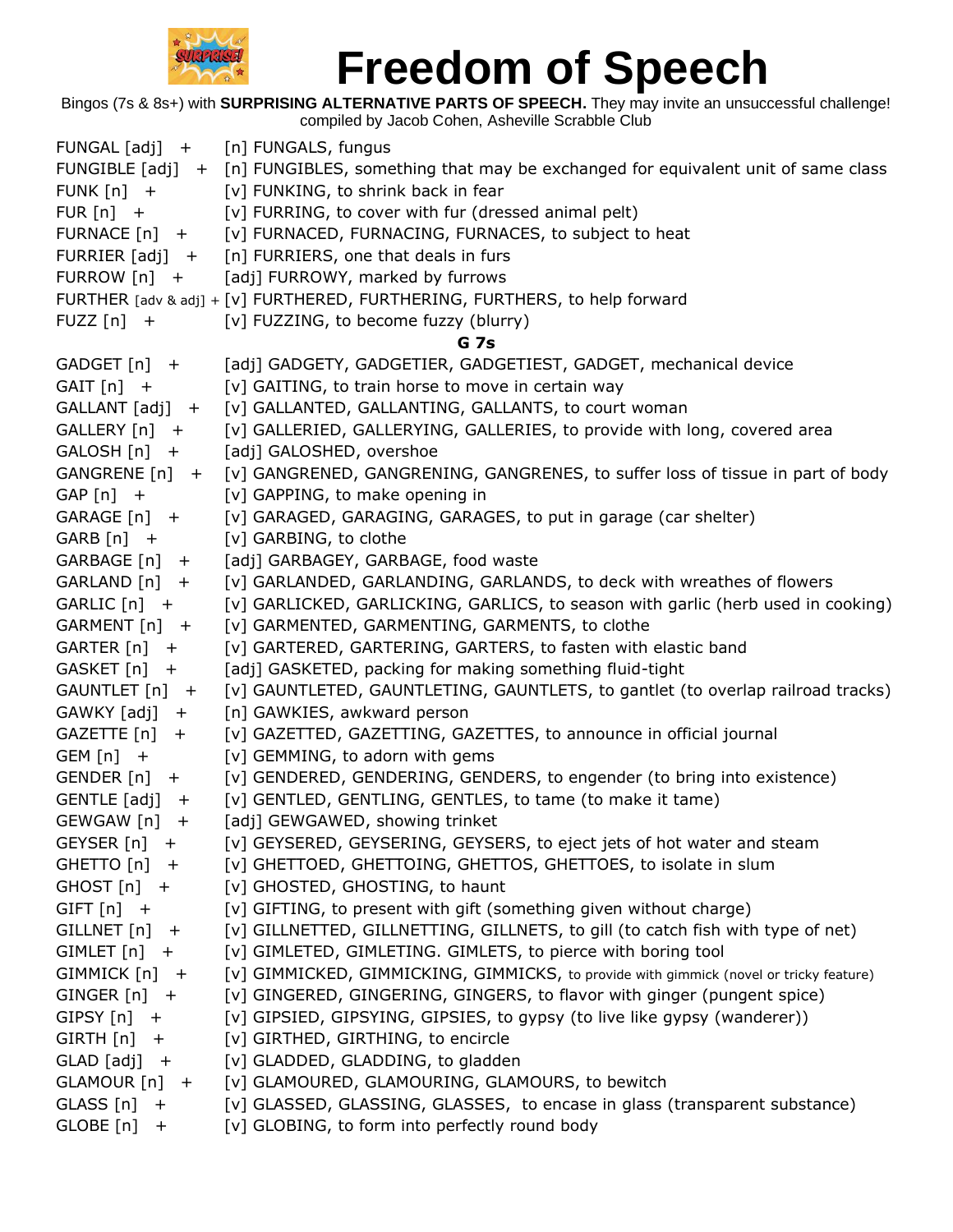

|                      | GLOBULAR [adj] + [n] GLOBULARS, spherical cluster of stars                                       |
|----------------------|--------------------------------------------------------------------------------------------------|
| $G$ LOOM $[n]$ +     | [v] GLOOMED, GLOOMING, to become dark                                                            |
| $GLOVE[n]$ +         | [v] GLOVING, to furnish with gloves (hand coverings)                                             |
| $GLUT[n]$ +          | [v] GLUTTING, to feed or fill to excess                                                          |
| $GOAL[n]$ +          | [v] GOALING, to score goal (point-scoring play in some games)                                    |
| GOATEE [n] +         | [adj] GOATEED, small pointed beard                                                               |
| $GOD [n] +$          | [v] GODDING, to treat as god (supernatural being)                                                |
| $GOGGLE[n] +$        | [v] GOGGLED, GOGGLING, GOGGLES, to state with wide eyes                                          |
| $GOITER[n] +$        | [adj] GOITERED, GOITER, enlargement of thyroid gland                                             |
| $GOLD[n]$ +          | [adj] GOLDEST, golden                                                                            |
| $GOLDEN[n]$ +        | [adv] GOLDENLY, color of gold                                                                    |
| GOTHIC [adj] +       | [n] GOTHICS, style of printing                                                                   |
|                      | GRADUAL [adj] + [n] GRADUALS, hymn sung in alternate parts                                       |
| GRAFFITI [n] +       | [v] GRAFFITIED, GRAFFITIING, GRAFFITING, GRAFFITIS, to draw graffiti on                          |
| $GRASS[n]$ +         | [v] GRASSED, GRASSING, GRASSES, to cover with grass (herbaceous plants)                          |
| $GRAVE[n] +$         | [v] GRAVING, to engrave                                                                          |
| GRAVER [adj] +       | [n] GRAVERS, engraver                                                                            |
| $GREECE[n] +$        | [v] GRECIZED, GRAECIZED, GRECIZING, GRAECIZING, GRECIZES, GRAECIZES, to provide with Greek style |
| $GREFNING[v] +$      | [n] GREENINGS, variety of apple                                                                  |
| $GRIDDLE[n]$ +       | [v] GRIDDLED, GRIDDLING, GRIDDLES, to cook on flat pan                                           |
| GRIDIRON [n] +       | [v] GRIDIRONED, GRIDIRONING, GRIDIRONS, to mark off in squares                                   |
| $GRIME[n] +$         | [v] GRIMING, to make dirty                                                                       |
| $GROIN[n]$ +         | [v] GROINED, GROINING, to build with intersecting arches                                         |
| GROMMET [n] +        | [v] GROMMETED, GROMMETING, GROMMETS, to fasten with reinforcing ring of metal                    |
|                      | GROSSER [adj] + [n] GROSSERS, product yielding large volume of business [n]                      |
| GROTTO [n] +         | [adj] GROTTOED, cave                                                                             |
| $GROUCH [n] +$       | [v] GROUCHED, GROUCHING, GROUCHES, to complain                                                   |
| GROWTH [n] +         | [adj] GROWTHY, GROWTHIER, GROWTHIEST, fast-growing                                               |
|                      | GRUELING [adj] + [n] GRUELINGS, exhausting experience                                            |
| $GRUFF [adj] +$      | [v] GRUFFED, GRUFFING, to utter in gruff (low and harsh in speech) voice                         |
| GRUMP [n] +          | [v] GRUMPED, GRUMPING, to complain                                                               |
| GUEST $[n]$ +        | [v] GUESTED, GUESTING, to appear as visitor                                                      |
| GUILE $[n]$ +        | [v] GUILING, to beguile (to deceive (to mislead by falsehood)                                    |
| $GUILT[n]$ +         | [v] GUILTED, GUILTING, to cause (someone) to feel guilty (worthy of fame for offense)            |
| GUISE [n]            | [v] GUISING, to disguise (to alter appearance of)                                                |
| GULF $[n]$ +         | [v] GULFING, to swallow up                                                                       |
| $GULL[n] +$          | [v] GULLING, to deceive (to mislead by falsehood)                                                |
| GULLY [n] +          | [v] GULLIED, GULLYING, GULLIES, to form ravines by action of water                               |
| $GUMSHOE[n] +$       | [v] GUMSHOED, GUMSHOEING, GUMSHOES, to investigate stealthily                                    |
| $GUNFIGHT[n] +$      | [v] GUNFOUGHT, GUNFIGHTING, GUNFIGHTS, to fight with guns                                        |
| GUNKHOLE [n] +       | [v] GUNKHOLED, GUNKHOLING, GUNKHOLES, to make series of short boat trips                         |
| GUNNING $[v]$ +      | [n] GUNNINGS, sport of hunting with gun                                                          |
| GUTTER $[n]$ +       | [adj] GUTTERY, marked by extreme vulgarity or indecency                                          |
| GUTTER [n]<br>$^{+}$ | [v] GUTTERED, GUTTERING, GUTTERS, to form channels for draining off water                        |
| GUTTURAL [adj]       | + [n] GUTTURALS, throaty sound                                                                   |
| GYPSY $[n]$ +        | [v] GYPSIED, GYPSYING, GYPSIES, to live like gypsy (wanderer)                                    |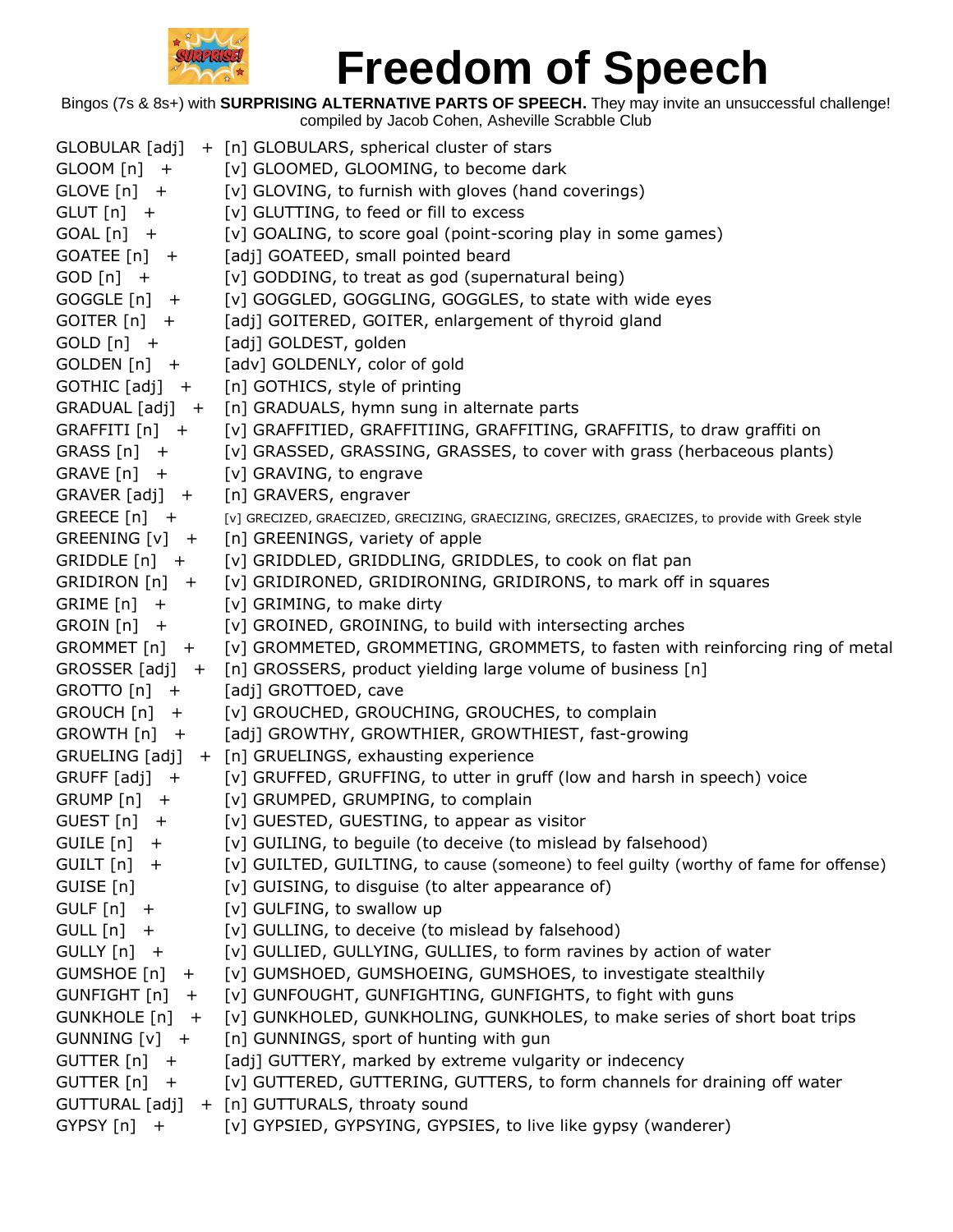

Bingos (7s & 8s+) with **SURPRISING ALTERNATIVE PARTS OF SPEECH.** They may invite an unsuccessful challenge! compiled by Jacob Cohen, Asheville Scrabble Club

#### **H 7s**

|                  | HABIT [n] + [v] HABITED, HABITING, to clothe or dress                                                 |
|------------------|-------------------------------------------------------------------------------------------------------|
|                  | HAGGARD [adj] + [n] HAGGARDS, adult hawk                                                              |
|                  | HALLAL [adj] + [v] HALLALED, HALLALING, HALLALS, prepared according to Islamic law                    |
| $HALO [n] +$     | [v] HALOING, to form halo (ring of light)                                                             |
|                  | HANDHELD [adj] + [n] HANDHELDS, something held in hand                                                |
|                  | HANDLING [v] + [n] HANDLINGS, manner in which something is handled                                    |
|                  | HANGAR [n] + [v] HANGARED, HANGARING, HANGARS, to place in aircraft shelter                           |
|                  | HARDCORE $[adj] + [n]$ HARDCORES, hard material used in foundations                                   |
| $HASP[n] +$      | [v] HASPING, to fasten with clasp                                                                     |
| $HASTE[n] +$     | [v] HASTING, to hasten                                                                                |
| $HAT[n]$ +       | [v] HATTING, to provide with hat (covering for head)                                                  |
| HAVEN [n] +      | [v] HAVENED, HAVENING, to shelter                                                                     |
| HAVOC [n] +      | [v] HAVOCKED, HAVOCKING, to destroy                                                                   |
|                  | HAWTHORN [n] + [adj] HAWTHORNY, thorny shrub                                                          |
| $HAZARD, [n] +$  | [V] HAZARDED, HAZARDING, HAZARDS, to venture (to risk (to expose to risk (chance of injury or loss))) |
|                  | HEADACHE [n] + [adj] HEADACHY, HEADACHIER, HEADACHIEST, having headache                               |
| $HEARSE[n] +$    | [v] HEARSED, HEARSING, HEARSES, to transport in hearse (vehicle for conveying corpses)                |
| $HEART[n] +$     | [v] HEARTED, HEARTING, to hearten                                                                     |
| $HEBREW[n] +$    | [v] HEBRAIZE, HEBRAIZED, HEBRAIZING, HEBRAIZES, to make Hebrew                                        |
| HECTIC [adj]     | [n] HECTICS, fever accompanied by flushed cheeks                                                      |
| $HEFT[n] +$      | [v] HEFTING, to lift up                                                                               |
| $HEIR[n] +$      | [v] HEIRING, to inherit (to receive by legal succession)                                              |
| $HELL[n] +$      | [v] HELLING, to behave raucously                                                                      |
| HELLO [interj] + | [v] HELLOED, HELLOING, HELLOES, to greet                                                              |
| $HELMET[n] +$    | [v] HELMETED, HELMETING, HELMETS, to supply with helmet (protective covering for head)                |
| $HENNA[n]$ +     | [v] HENNAED, HENNAING, to dye with reddish coloring                                                   |
| HERBAGE $[n]$ +  | [adj] HERBAGED, HERBAGE, nonwoody plant life                                                          |
| $HICCUP[n]$ +    | [adj] HICCUPY, HICCUPIER, HICCUPIEST, having hiccups (spasmodic inhalations)                          |
| HIGHBALL [n] +   | [v] HIGHBALLED, HIGHBALLING, HIGHBALLS, to go at full speed                                           |
| $HILL[n] +$      | [v] HILLING, to form into hill (rounded elevation)                                                    |
| $HIP[n]$ +       | [v] HIPPING, to build up type of roof                                                                 |
| HOMAGE [n] +     | [v] HOMAGED, HOMAGING, HOMAGES, to pay tribute to                                                     |
|                  | HOMEBRED $[adj] + [n]$ HOMEBREDS, native athlete                                                      |
|                  | HOMEPORT [n] + [v] HOMEPORTED, HOMEPORTING, HOMEPORTS, to assign ship to port                         |
|                  | HOMESPUN [adj] + [n] HOMESPUNS, loosely woven fabric                                                  |
| $HONCHO [n] +$   | [v] HONCHOED, HONCHOING, HONCHOES, to take charge of                                                  |
| $HONEY[n] +$     | [v] HONEYED, HONEYING, to sweeten with honey (sweet viscid fluid)                                     |
| HONORARY [adj]   | + [n] HONORARIES, honor society                                                                       |
| $HOOP[n]$ +      | [v] HOOPING, to fasten with hoop (circular band of metal)                                             |
| HOORAH [interj]  | + [v] HOORAHED, HOORAHING, HOORAHS, to hurrah (to cheer)                                              |
|                  | HOORAY [interj] + [v] HOORAYED, HOORAYING, HOORAYS, to hurrah (to cheer)                              |
| $HOOVER[n] +$    | [v] HOOVERED, HOOVERING, HOOVERS, to clean with vacuum cleaner                                        |
|                  | HOPEFUL [adj] + [n] HOPEFULS, one that aspires                                                        |
| HORDE $[n]$ +    | [v] HORDING, to gather in large group                                                                 |
| HORN $[n]$ +     | [n] HORNINGS, mock serenade for newlyweds                                                             |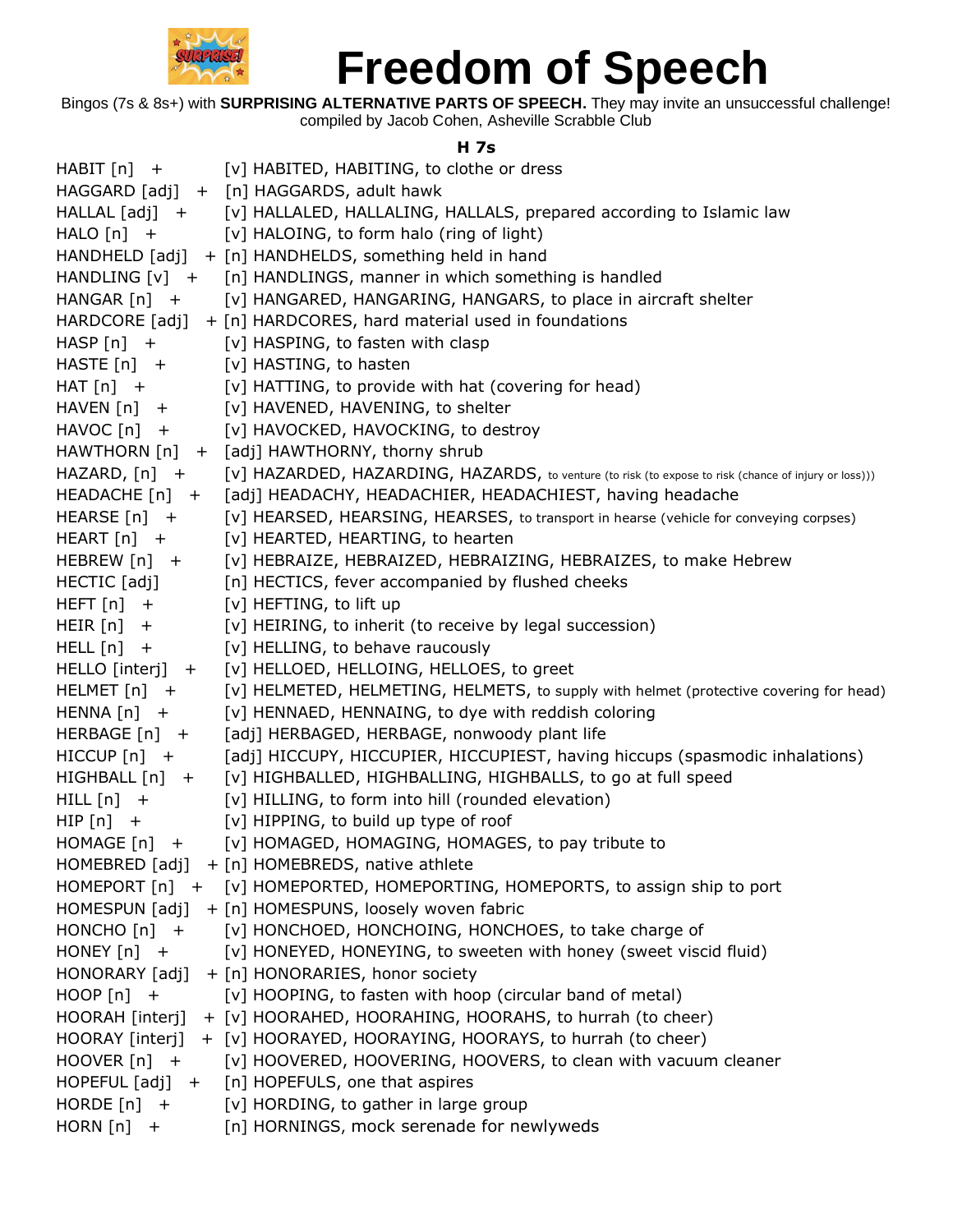

| [V] HOSTESSED, HOSTESSING, HOSTESSES, to act as hostess (woman who entertains socially)             |
|-----------------------------------------------------------------------------------------------------|
|                                                                                                     |
|                                                                                                     |
|                                                                                                     |
| HOTHOUSE [n] + [v] HOUTHOUSED, HOUTHOUSES, to grow in hothouse (heated greenhouse)                  |
|                                                                                                     |
| [v] HOVELED, HOVELLED, HOVELING, HOVELLING, to live in small, miserable dwelling                    |
| HOWDY [interj] + [v] HOWDIED, HOWDYING, HOWDIES, to greet with words "how do you do"                |
| HUCKSTER [n] + [v] HUCKSTERED, HUCKSTERING, HUCKSTERS, to peddle (to travel about selling wares)    |
|                                                                                                     |
|                                                                                                     |
|                                                                                                     |
|                                                                                                     |
|                                                                                                     |
|                                                                                                     |
|                                                                                                     |
|                                                                                                     |
| [V] HYPHENED, HYPHENING, HYPHENS, to connect words or syllables with hyphen (mark of punctuation)   |
|                                                                                                     |
|                                                                                                     |
|                                                                                                     |
|                                                                                                     |
|                                                                                                     |
|                                                                                                     |
|                                                                                                     |
|                                                                                                     |
|                                                                                                     |
|                                                                                                     |
|                                                                                                     |
|                                                                                                     |
|                                                                                                     |
|                                                                                                     |
|                                                                                                     |
|                                                                                                     |
|                                                                                                     |
|                                                                                                     |
| INFIRM [adj] + [v] INFIRMED, INFIRMING, INFIRMS, to weaken or destroy validity of                   |
| [v] INGOTED, INGOTING, to shape into convenient form for storage                                    |
|                                                                                                     |
|                                                                                                     |
| INNUENDO [n] + [v] INNUENDOED, INNUENDOING, INNUENDOS or INNUENDOES, to make derogatory implication |
|                                                                                                     |
|                                                                                                     |
|                                                                                                     |
|                                                                                                     |